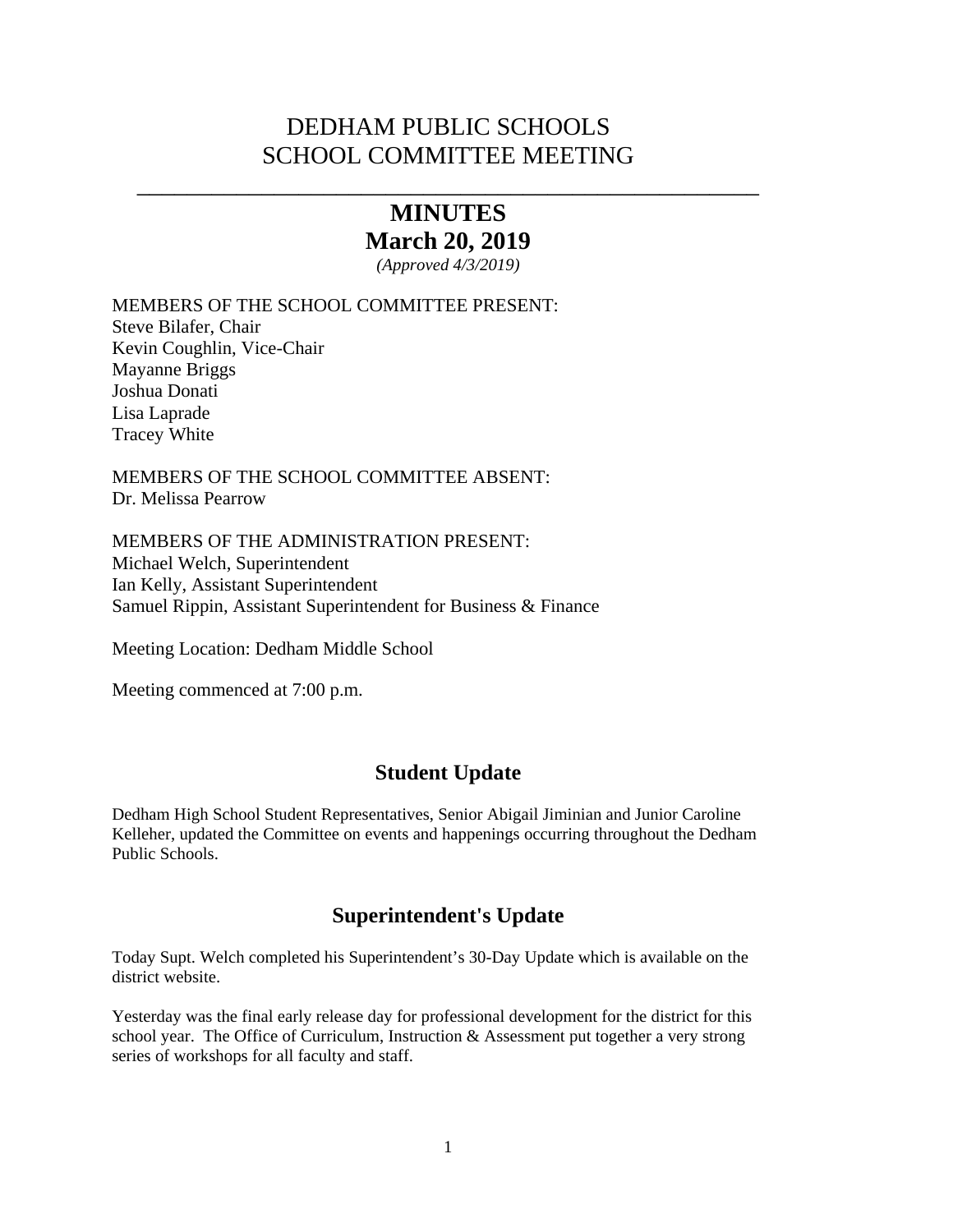Supt. Welch sent "thank you" letters to parents who attended the FY20 School Operating Budget presentation at the Finance & Warrant Committee meeting on March 12.

This Friday Supt. Welch will visit the State House to speak on behalf of the Foundation Budget Subcommittee's recommendations to increase Chapter 70 funding. The Joint Education Committee will hold a hearing to listen to testimony on the school finance bills and the Governor's budget proposal. Supt. Welch will speak specifically about the changes Dedham has experienced over the past few years and the challenges placed upon the budget. Recent changes to Chapter 70 allocations have had a large impact on the funding dispersed to the Town. (Chapter 70 funds are allocated directly to the Town and not to the School Department.)

MCAS testing will take place at Dedham High School will next Tuesday and Wednesday. For the first time, all 10th grade students will be completing the ELA test online.

Unit A collective bargaining negotiations are scheduled for March 25, April 9, and April 30.

## **Reports**

Facilities Usage Report by Facilities Director Denise Moroney The report will be posted on the Dedham Public Schools district website.

Ms. Moroney updated the Committee on building rentals and procedures for FY19. The Facilities department uses School Dude and FS Direct for online building rental usage. She reviewed the YMCA rental revenues and custodial fees associated with it, custodial overtime in relation to facility rentals, and future enhancements to the online booking system.

The Committee discussed custodial fees associated with the YMCA after school program and how the billing includes one hour of custodial service before and after rental. They inquired into the turf field and whether any of the rental fees are being put aside for the replacement of the turf. Mr. Rippin explained that replacement funds will have to come from the revolving account. Rental revenue will not be enough to cover the cost of a new field, which he expects will exceed \$500,000. Ms Moroney reported that currently only outside organization rentals are tracked on School Dude. Parks and Recreations and Dedham Youth Sports rentals are considered internal and are not tracked at this time. There is a target date of April 1 to have all internal rental information available on FS Direct. There will be a guide menu online to assist users. Letters will also be mailed to all current renters explaining the electronic changes. Ms. White answered questions about Parks and Recreation users. She explained that Parks and Recreation will sometimes assist other groups with their rental needs of school facilities. Mr. Rippin explained that whoever completes the rental paperwork is the organization accountable for it. Supt. Welch had some additional questions regarding the turf field including lifespan and repairs. Ms. Moroney explained that the field is approximately seven years old and has a lifespan of fifteen years. Repairs are done annually to keep the field in good shape.

English Language Learners (ELL) Update by ELL Department Chair Jennifer Robins The report will be available on the district website.

Ms. Robins report reviewed the ELL teaching staff, the ELL population increase over the past ten years, the different languages spoken within the Dedham Public Schools, the process of how EL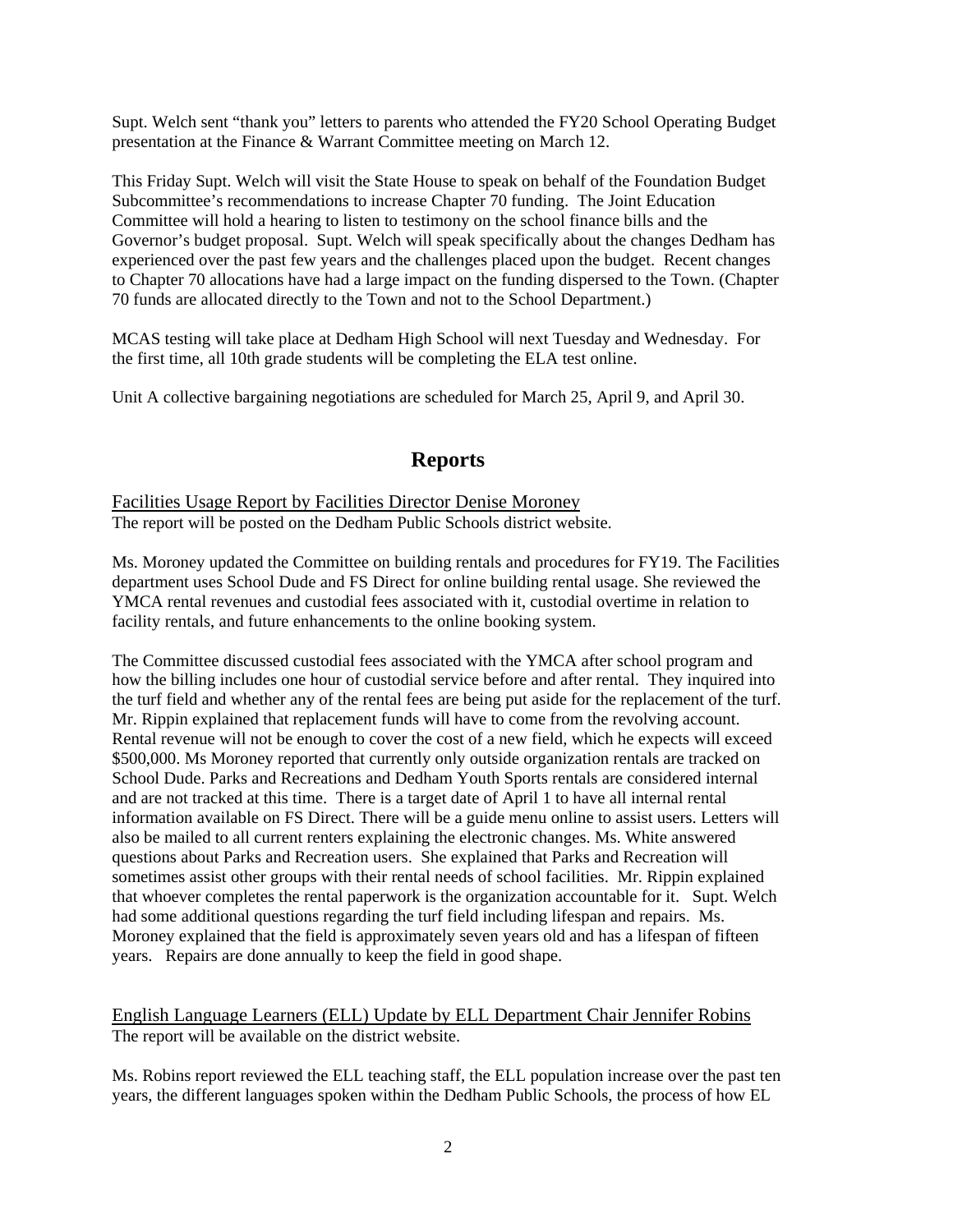students are identified, changes in the number of EL students over time, state reporting, distribution of EL students at primary and secondary levels, English language proficiency and mandated service requirements, service delivery across the district, ACCESS and MCAS Achievement data, the LOOK Act (Language Opportunity for Our Kids) and corresponding programs, Coordinated Program Review in Spring of 2020, and internal ELL audit.

The Committee discussed the additional mandates by the state for ELL programs, yet no state funding is being provided to help pay for these new programs and additional staffing needs. Ms. Robins discussed how Dedham High School EL students take a regular English class, an ELL skills class and receive academic support. EL students, who have been in high school for at least one year, take the MCAS along with their English speaking classmates. Dedham MCAS scores are above the state numbers. The ELL program also promotes international nights and encourages all families to be involved. Dr. Kelly explained there is still work to be done promoting and training teachers in cultural proficiency. The Committee discussed services for preschool students. Ms. Robins explained that currently the state does not mandate services for preschool students. However, students at that age are dual language learners. Ms. Robins explained that the internal ELL audit will begin on April 1 and, hopefully, will be complete by the end of the school year. The Committee asked how the District is helping ELL parents. Ms. Robins explained that she has sent out surveys to families tying to create a family "buddy" system. The new ELPAC group (English Language Parent Advisory Council) will help to introduce families to each other. There are also adult education classes where people meet. The Committee discussed translating documents for families. All Individual Education Plans are translated by a service and translators are provided for all meetings. Mr. Rippin explained that the district has a translation machine that can be used for the translation of documents. Dr. Kelly explained that his department is working on standardizing forms so they can be effectively translated. Supt. Welch added that it typically takes EL students six years to attain proficiency and then they must be monitored for an additional four years, a total of ten years of services. Supt. Welch has recently distributed a survey to all employees to collect data on what other languages are spoken by the staff.

## **Old/New Business**

#### Capen School Building Status Review

Mr. Bilafer explained that he has reviewed the policy on retiring a school facility and that it will require a complete assessment including alternative uses for the building. He will be looking for input from the Committee. The Capen building is also part of the review of the Master Plan by the firm SMMA. Mr. Bilafer inquired if SMMA will include a market analysis for renting the property. Mr. Rippin will follow up with SMMA on specific details and make sure they are following the School Committee policy.

Ms. Laprade asked whether, if the building is not rented, it reverts to the Town. Mr. Bilafer answered, "not necessarily". Mr. Coughlin added that the School Department has rented the Capen building in the past.

More discussion will need to occur before any decisions are made.

Discussion and Vote of 2019-2020 School Calendar

Supt. Welch provided the Committee with three options for the 2019-2020 school year calendar.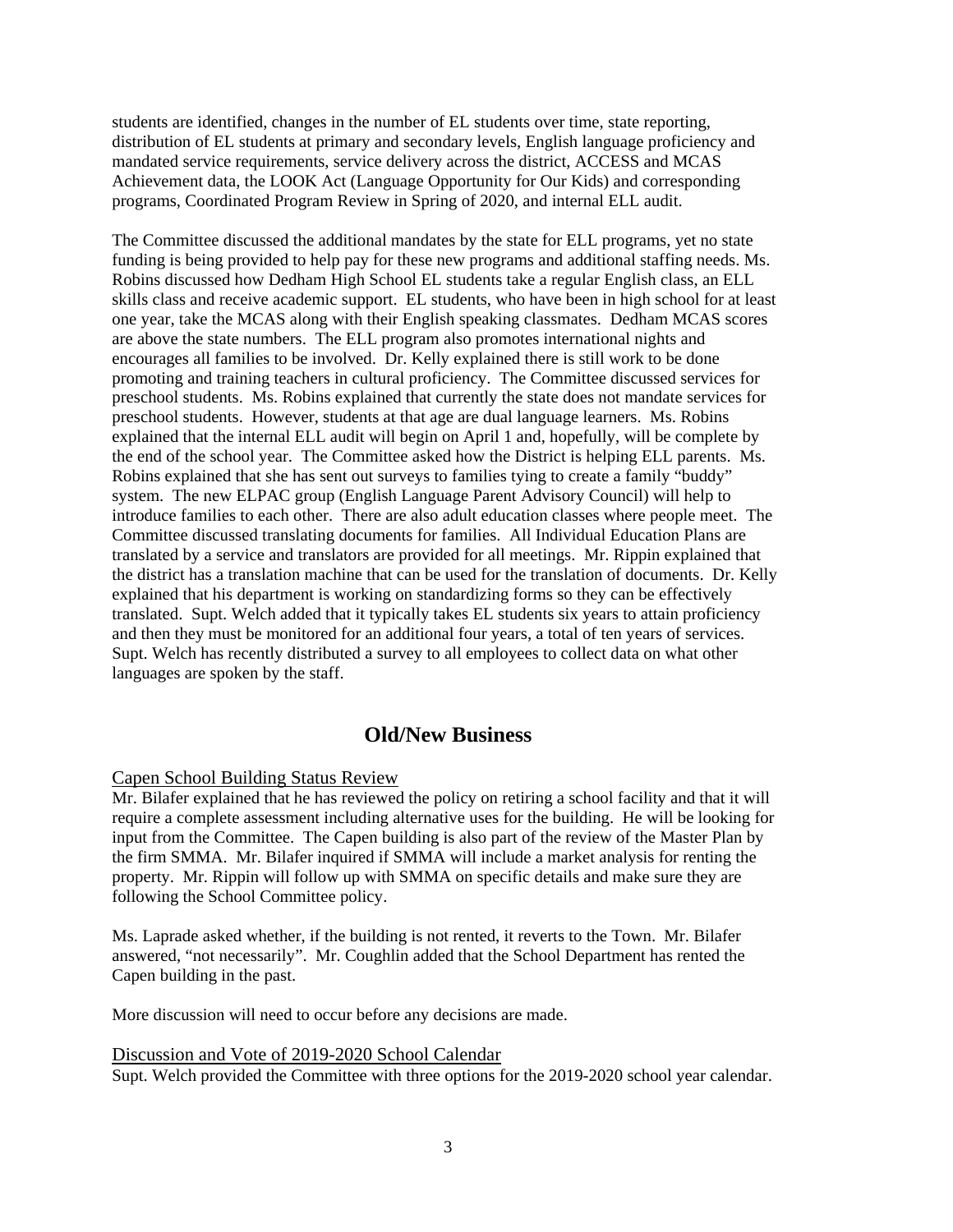The Committee discussed the half day of professional development in December and having a half day shortly after Thanksgiving break. This day was determined to be a contractually obligated conference day. No further discussion occurred.

Ms. Briggs motioned to accept the calendar labeled "2019-20 April Half Day + December 20 Half Day", Mr. Coughlin second; the Committee voted 6-0 in favor.

#### Discussion and Vote of the Town of Dedham's Revised Overall Financial Management **Policy**

Mr. Bilafer and Ms. Briggs participated on committee to review Town policies and procedures in regards to financial management. The Committee needs to vote on whether to support these new policies. Mr. Coughlin asked Mr. Rippin if he had reviewed the policies. Mr. Rippin stated that he has, and is comfortable with them. No further discussion occurred.

Mr. Coughlin motioned to adopt the revised Town of Dedham's Financial Management Policies, Ms. Briggs second; the Committee voted 6-0 in favor.

#### Superintendent Evaluation Forms

Supt. Welch provided electronic evaluation forms for each committee member to complete. The forms simplify the rubric on the DESE website. Mr. Bilafer stated that Dr. Pearrow will be the point person for collecting the forms. He also asked the Committee to complete them as soon as possible since the reorganization of the Committee will take place on April 24.

## **Subcommittee Reports & Updates**

Budget No further update.

Equity and Inclusion Task Force

The Task Force developed a statement and questions for the Select Board candidates.

#### Negotiations

The School Committee authorized its attorney to petition the Department of Labor Relations to access the status of the negotiation by a third party mediator. It is the Committee's intent to move forward with the progress of the negotiations.

#### **Policy**

The policy subcommittee met on March 7 and voted unanimously to move forward with the revision of the following policies:

 IJL- Library Material Selection and Adoption ECAF- Security Cameras in Schools

Ms. Laprade read the first reading of both policies. (Policies are included at the end of the minutes.)

The subcommittee also discussed the recommendation from the Parks and Recreation Department to rename the High School practice field after Donald Segar who provided many years of service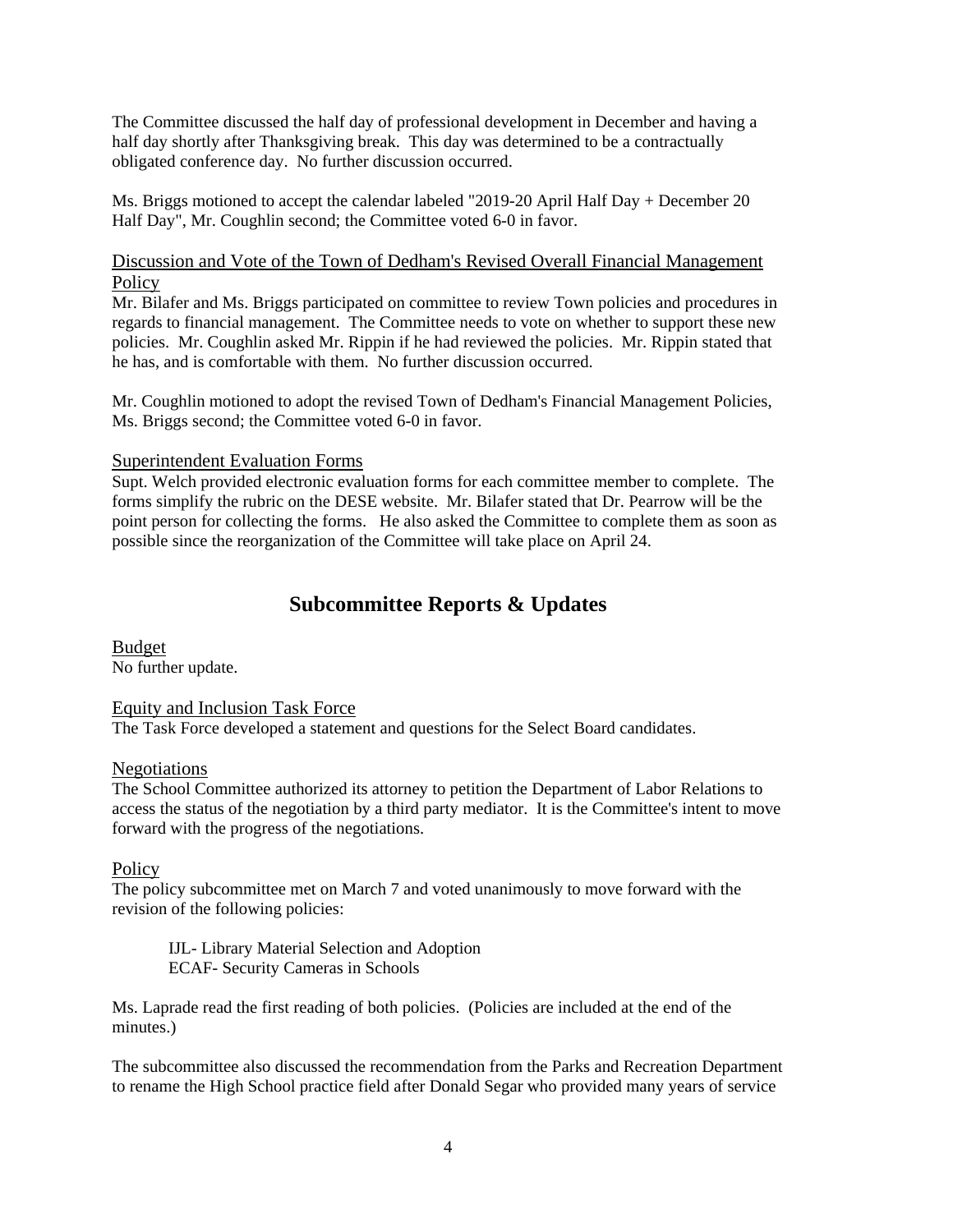to the Dedham Public Schools. Mr. Laprade referred to policy FF, Naming Facilities. (Policy FF is included at the end of the minutes.)

It is the recommendation of the Subcommittee to allow 30 days of comment period.

#### SBRC

A traffic study will be performed on the traffic calming area in front of the new ECEC on High Street. This will be coordination between Mass Department of Transportation and the Planning Board. The study must be done six months and one year after the completion of the school.

The SBRC also needs to review the LEAD checklist.

The date and time of the ribbon cutting/rededication ceremony with the MSBA and State Treasurer will be April 29 at 10:00am.

#### **Minutes**

Ms. White motioned to approve the minutes from February 27, 2019, Mr. Coughlin second; the Committee voted 5-0 in favor. Ms. Laprade abstained as she was not in attendance at the February 27 meeting.

Ms. Briggs motioned to approve the minutes from March 6, 2019, Mr. Donati second; the Committee voted 5-0 in favor. Ms. Laprade abstained as she was not in attendance at the March 6 meeting.

## **Donations**

None

## **Public Comment**

None None

## **Acknowledgements and Announcements**

Ms. White attended the High School play last week and congratulated the students on a fantastic show.

The Elementary Science Fair is this Friday, March 22 at 4:00pm at Oakdale School.

The Dedham Booster's Club Trivia Night is this Saturday, March 23 at 6:30pm.

The ECEC International Night is next Friday, March 29.

The Dedham Middle School play will take place on April 4, 5 and 6.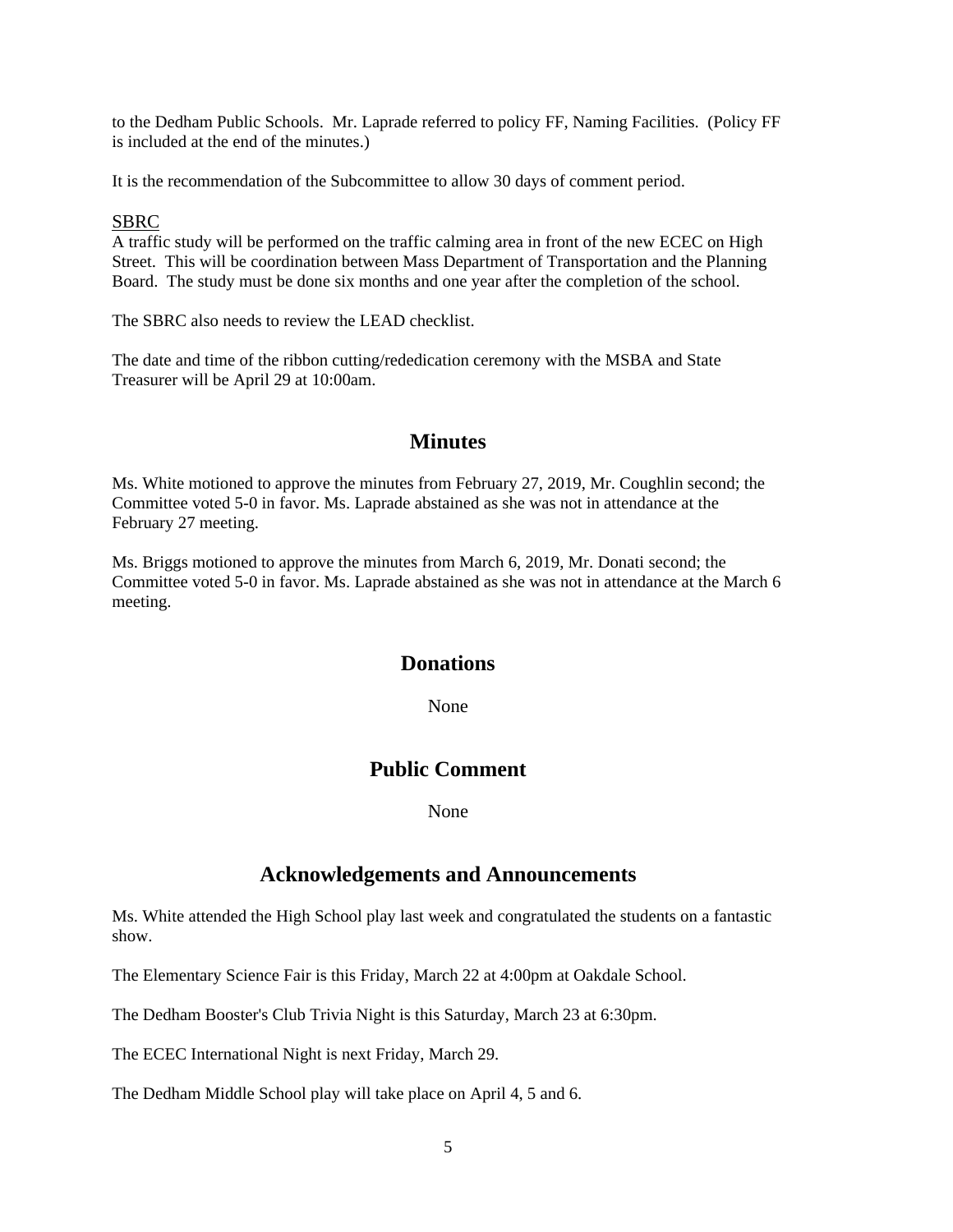Mr. Coughlin motioned to enter Executive Session under Exemption 3, collective bargaining, Ms. White second; a roll call vote was taken:

Mayanne Briggs- Yes Ms. Laprade- Yes Joshua Donati- Yes Tracey White- Yes Kevin Coughlin, Vice-Chair- Yes Steve Bilafer, Chair- Yes

Motion passed 6-0. Mr. Bilafer stated that the Committee would not be returning to regular session.

Regular meeting ended at 9:05 p.m.

#### Proposed Revised Policy

\_\_\_\_\_\_\_\_\_\_\_\_\_\_\_\_\_\_\_\_\_\_\_\_\_\_\_\_\_\_\_\_\_\_\_\_\_\_\_\_\_\_\_\_\_\_\_\_\_\_\_\_\_\_\_\_\_\_\_\_\_\_\_\_\_\_\_\_\_\_\_\_

File: IJL

#### **LIBRARY MATERIAL SELECTION AND ADOPTION**

The Dedham School Committee, in accordance with the American Library Association *Library Bill of Rights*, recognizes that the responsibility of the school library media program is

1. To provide learning resources which support and enrich all segments of the curriculum and are consistent with the goals and objectives of the school district.

2. To build a collection of resources that meets the needs of all students, considering their varied abilities, learning styles, interests, developmental stages and maturity levels.

3. To include learning resources which support and promote intellectual growth, analytical and critical thinking skills, recreational needs, personal development, literary appreciation, ethical standards and a broader worldview.

4. To offer learning resources which accommodate and represent all students including but not limited to English Language Learners, religions, ability, sexual and gender identity, and ethnic and cultural groups of the Dedham community.

5. To place principle above personal opinion and reason above prejudice in the selection of learning resources of the highest quality in order to assure comprehensive collections appropriate to the school communities.

The School Committee, though ultimately responsible for all library resources, recognizes the need and right of students to free access to different types of books and resources. It also recognizes the right of the professional staff to select books and resources supportive of the school system's educational philosophy and goals. It recognizes the rights of individual parents with respect to controversial materials used by their own children; it will provide for the reevaluation of materials in library collections upon formal request. Students' right to learn and the freedom of teachers to teach will be respected.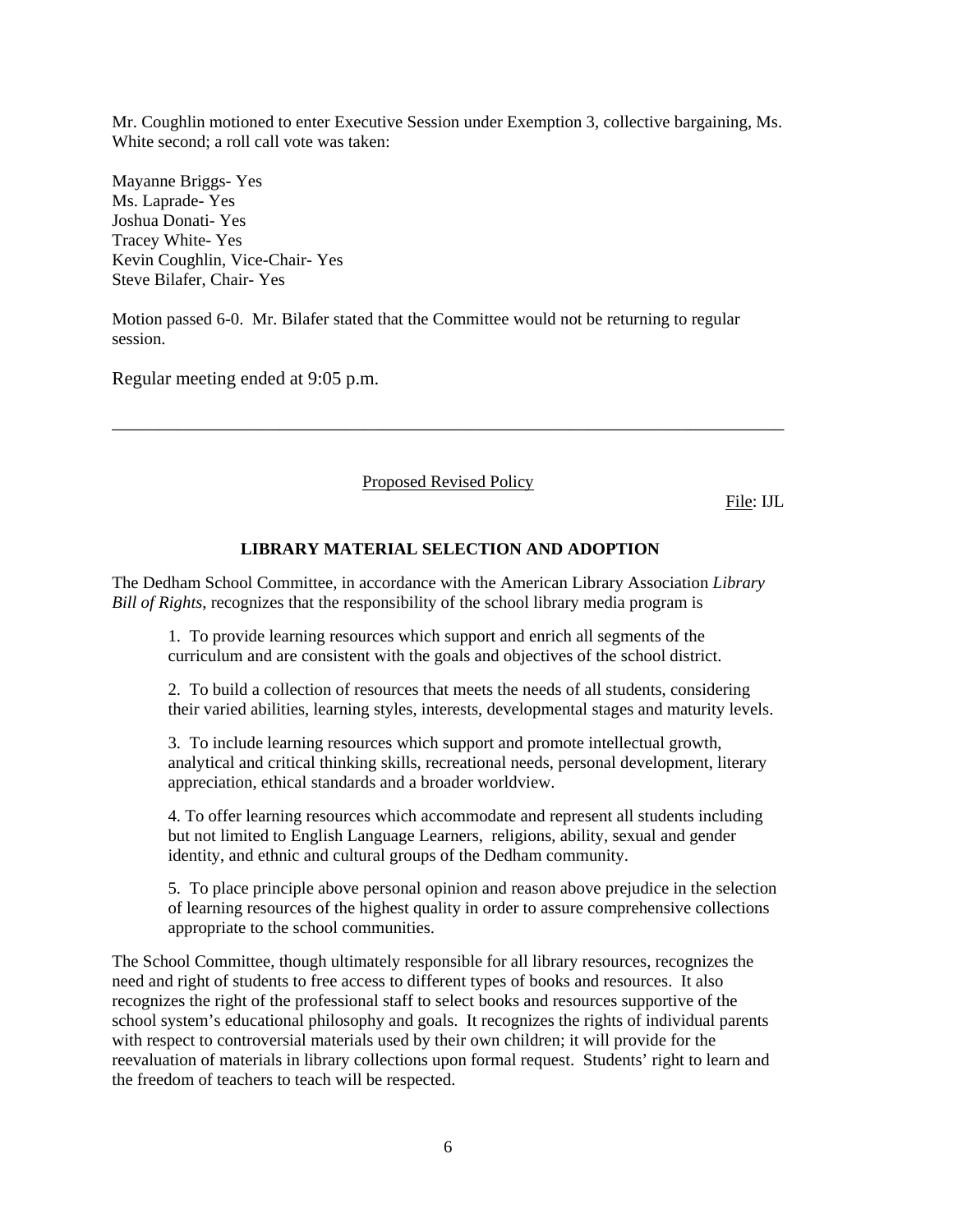#### LEGAL REF: 603 CMR 26:05

CROSS REF: KEC, Public Complaints about the Curriculum or Instructional **Materials** 

#### Proposed Revised Policy

\_\_\_\_\_\_\_\_\_\_\_\_\_\_\_\_\_\_\_\_\_\_\_\_\_\_\_\_\_\_\_\_\_\_\_\_\_\_\_\_\_\_\_\_\_\_\_\_\_\_\_\_\_\_\_\_\_\_\_\_\_\_\_\_\_\_\_\_\_\_\_\_\_\_\_\_\_\_

File: ECAF

#### **SECURITY CAMERAS IN SCHOOLS**

The School Committee works to maintain a safe and secure environment for its students, staff, visitors, and facilities.

In pursuit of this objective, the School Committee authorizes the use of security cameras in school district buildings and on its property to ensure the health, welfare and safety of all students, staff and visitors, to deter theft, vandalism and other negative behavior, to safeguard district buildings, grounds and equipment, and to monitor unauthorized individuals in or on school property. Security cameras may be used in locations as deemed appropriate by the Superintendent of Schools in consultation with school officials as well as local law enforcement and emergency response agencies. They may be used in any area, inside or outside of school buildings and on school buses, where there is no reasonable expectation of privacy.

The district shall notify students and staff through student and employee handbooks and appropriate signage that security cameras have been installed and may be used at any time. Students or staff identified on security cameras in violation of School Committee policies will be subject to disciplinary action.

The Superintendent shall ensure that proper procedures are in place and are followed regarding use, viewing, disclosure, retention, disposal and security of video recordings or photographs from security cameras in accordance with applicable laws and regulations. A video recording used for security purposes in school district buildings and/or on school property shall be the sole property of the school district. All video recordings will be stored in their original format and secured to avoid tampering and to ensure confidentiality in accordance with applicable laws and regulations.

Access to video recordings from security cameras shall be limited to school administrators (Superintendent/designee, School Principal/designee). Law enforcement and emergency response officials shall be granted access to video recordings or the security system after giving prior notice to the School Superintendent/designee.

The Superintendent may, from time to time, issue further guidance that is consistent with current laws and this policy.

SOURCE: MASC

\_\_\_\_\_\_\_\_\_\_\_\_\_\_\_\_\_\_\_\_\_\_\_\_\_\_\_\_\_\_\_\_\_\_\_\_\_\_\_\_\_\_\_\_\_\_\_\_\_\_\_\_\_\_\_\_\_\_\_\_\_\_\_\_\_\_\_\_\_\_\_\_\_\_\_\_\_\_